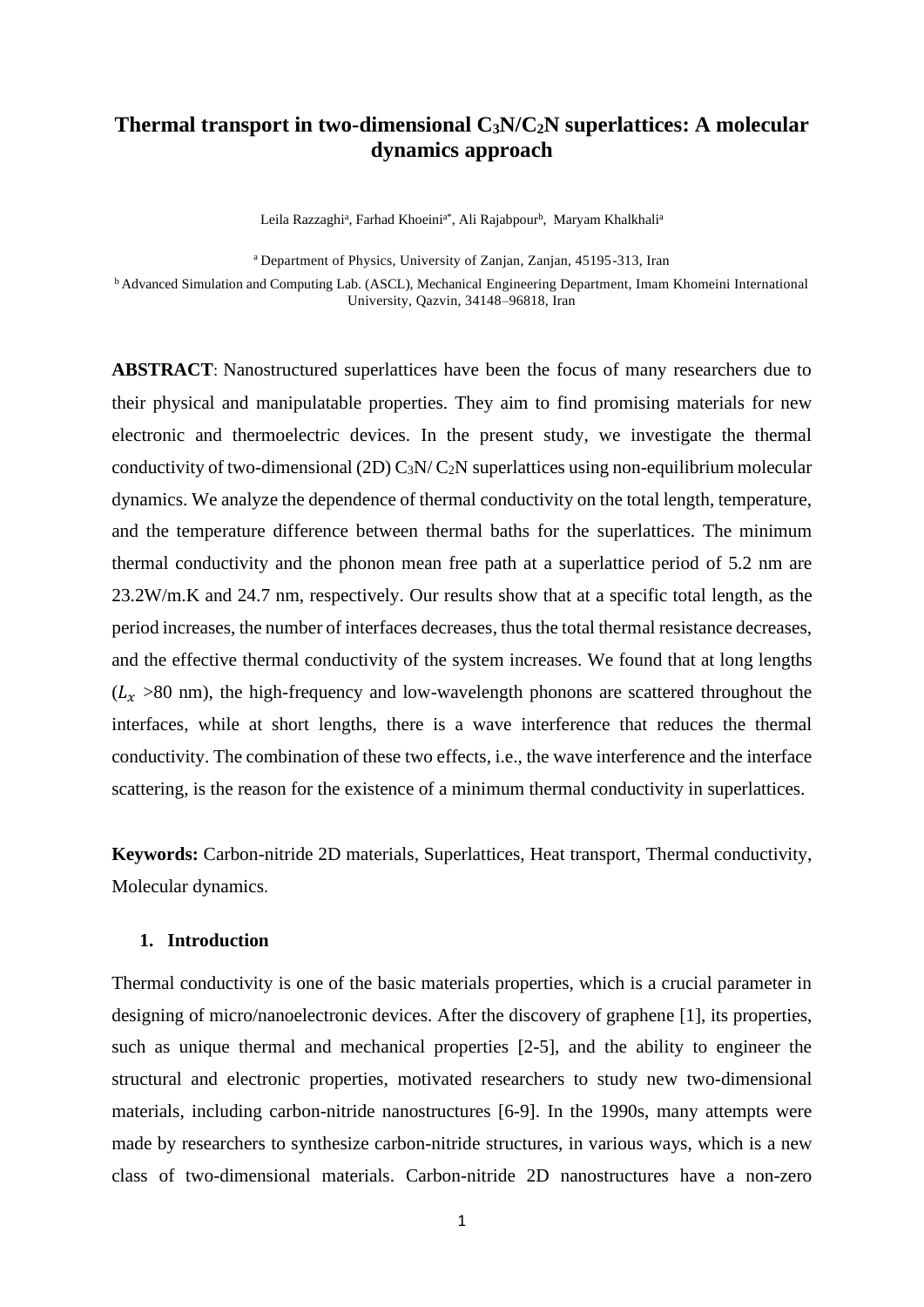electronic energy bandgap, which makes them outstanding candidates for future applications of the next-generation electronic devices [10-12]. In recent years, the heat transfer property of carbon-nitride nanostructures with impurities, interfaces, and defects at the atomic scale has been studied [13-15]. A system containing periodic potential is called a superlattice, namely, a periodic structure composed of two or more materials [16, 17].

In the past few decades, nanostructured superlattices, due to their physical properties and the possibility of engineering structural properties in electronic devices, have attracted the attention of researchers [18-20].

A superlattice can have different properties than each of its components. The thermal conductivity of superlattices has many applications in thermoelectric and optoelectronic devices, and is suitable for improving the energy converters of these devices with great importance [21, 22]. The thermal conductivity of superlattices has been investigated in many experimental and theoretical works. Among these recent experimental works, we can mention the GaAs/AlAs superlattices [23, 24], perovskite oxide superlattices [25], and the TiN/(Al, Sc)N superlattices [26].

Molecular dynamics simulations have been performed on superlattices of graphene-hBN [27], germanium nanowire [28], graphene-nitrogenated holey graphene [29], silicone nanowires [30, 31], and many other types of superlattices [18, 32-35]. The results of all these studies show that superlattices can have lower thermal conductivity than any of their components. In general, the scattering of phonons in altered structures reduces the heat flow. In superlattices, the scattering of phonons reduces the thermal conductivity due to the reflection and transmission of the thermal vibrations at the interface. Interface conditions are very important in controlling heat transfer. In smooth contacts, the effect of wave interference is predominant, but in rough contacts, phonons are more scattered. Another factor that affects the thermal conductivity of a superlattice, is the period length. Competition between the period length and the mean free path of phonons can lead to a decrease in the thermal conductivity of a superlattice [36]. Recent studies, performed by molecular dynamics simulations, have shown that the thermal conductivity of graphene-hBN superlattices reduces by up to 98% compared to pure graphene, depending on the period of the superlattice [27].

In this work, we investigate the heat transport in superlattices of the  $C_3N/C_2N$  via nonequilibrium molecular dynamics simulations, as shown in Fig. 1. We examine the dependence of the thermal conductivity on the total length, period length, mean temperature of the system, and the temperature difference applied to thermal baths. By observing the non-uniform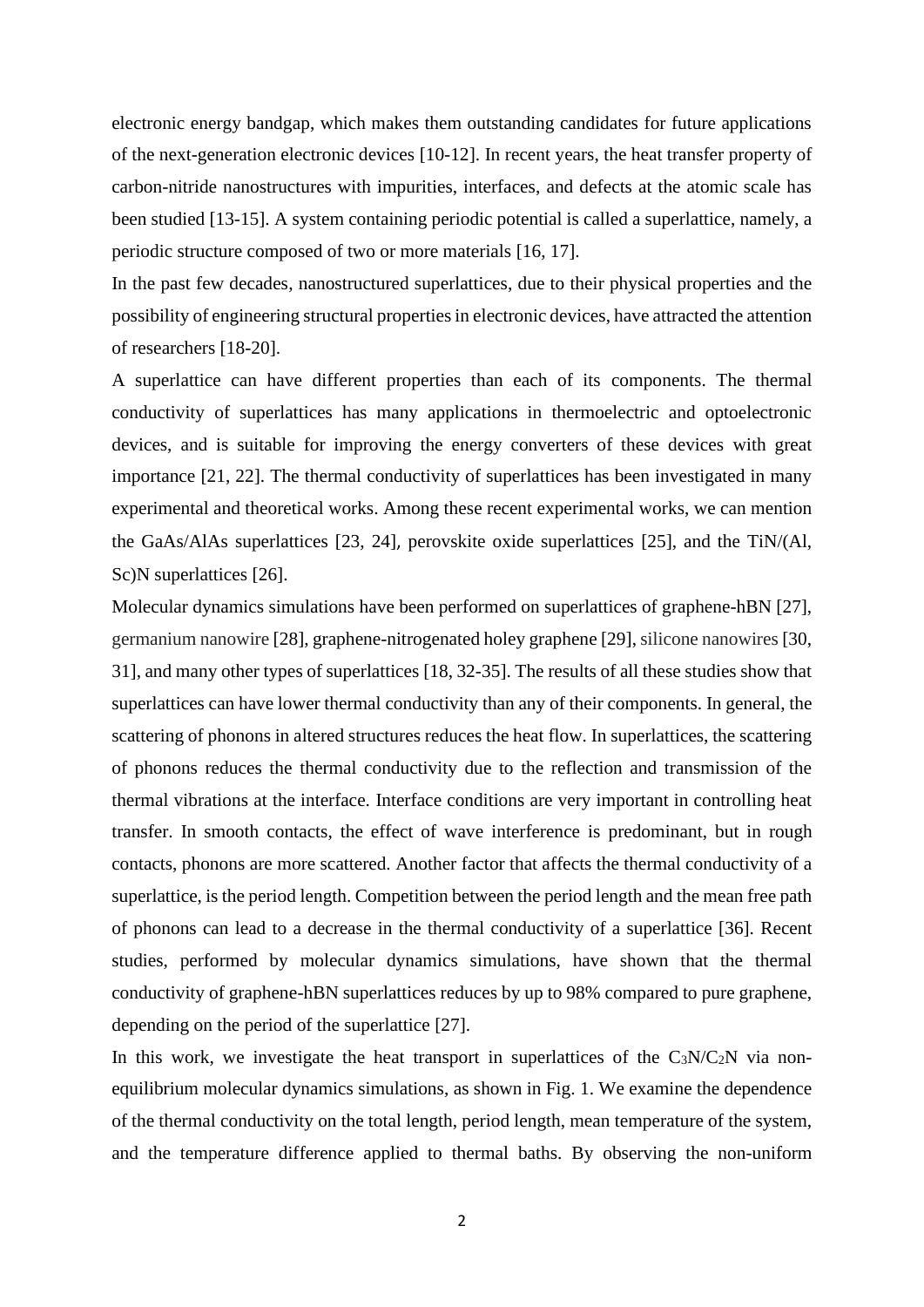behavior of the thermal conductivity versus the superlattice period, we determine a minimum value for the thermal conductivity of the superlattice. Moreover, non-equilibrium molecular dynamics simulations are employed to calculate the interfacial thermal resistance at the C3N/  $C<sub>2</sub>N$  interface.



Fig. 1. The unit cell of  $C_3N/C_2N$  structures with increasing the length of superlattice period, d. Carbon and nitrogen atoms are rendered in pink and cyan, respectively.

#### **2. Simulation method**

In this study, we have employed molecular dynamics (MD) simulations with the large-scale atomic/molecular massively parallel simulator (LAMMPS) package, to compute the thermal transport properties in  $C_3N/C_2N$  superlattices [37]. We have considered the Tersoff potential function, based on the optimized coefficients by Lindsay and Brodio [38, 39]. It is worth noting that Newton's equations of motion were integrated via the velocity Verlet algorithm [40] with a time step of 1 fs. Also, the periodic boundary condition is employed in the X and Y directions, and a free boundary condition is set in the Z direction. In this study, we calculate the effective thermal conductivity for the  $C_3N/C_2N$  superlattice. To this end, energy minimization is first performed to adjust the coordinates of the atoms in the system. In the next step, the structure is relaxed at room temperature, 300 K, for 1 ns under the NVE ensemble and Langevin thermostat. Then, to create a temperature gradient and measuring the heat flow, the system is divided into slabs with a thickness of 1 nm. To prevent the system from rotating about the X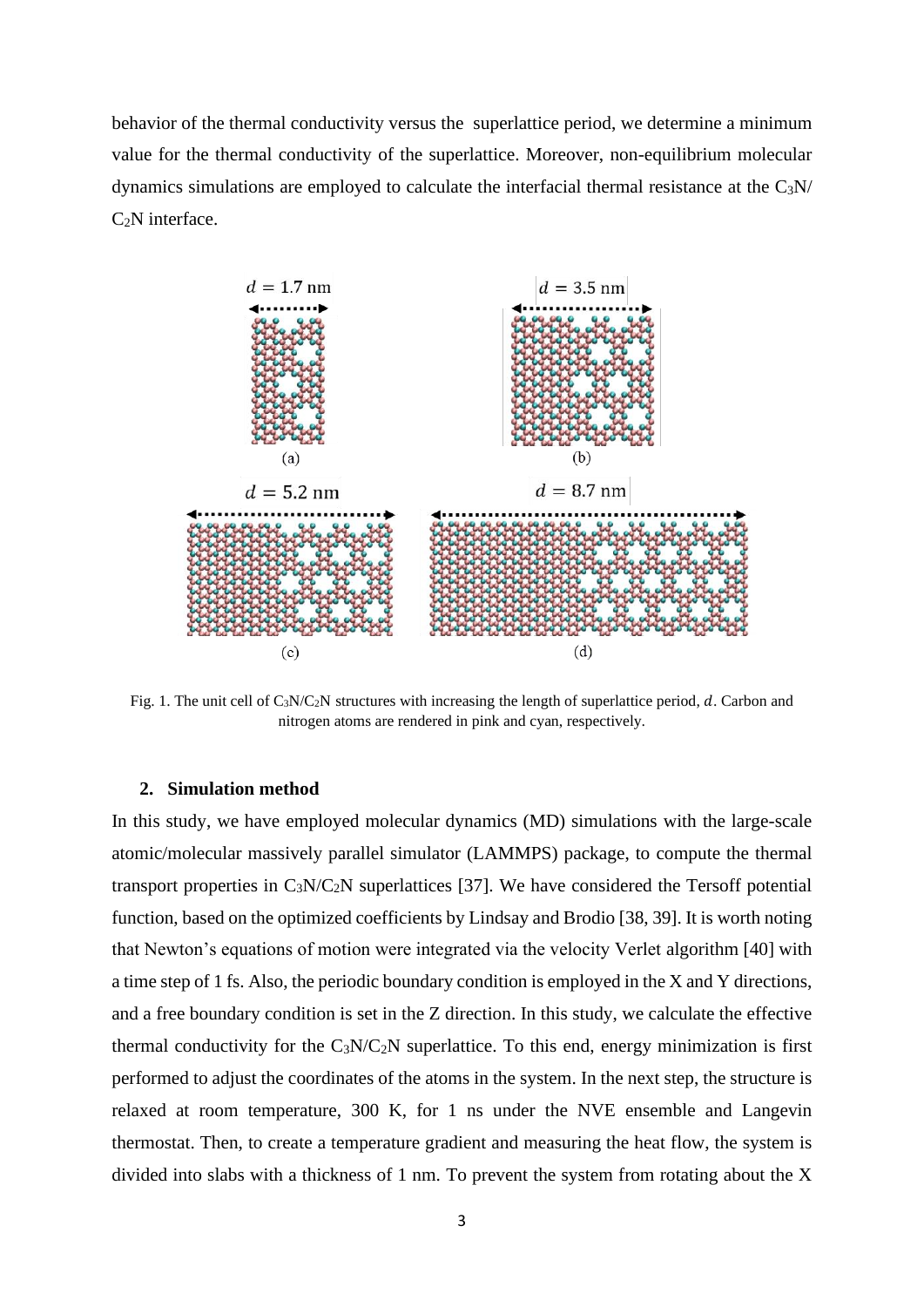direction, the final slabs are fixed during the simulation. Next to these fixed slabs, the hot and cold regions are respectively, set to temperatures of  $T + \Delta T$  (320 K) and  $T - \Delta T$  (280 K), via the Nose-Hoover thermostat [41], under the NVT ensemble. The rest of the slabs are considered in the NVE ensemble. In the following stage, the heat flow  $(q_x)$  is calculated using the slope of the energy lines when the system reaches the non-equilibrium steady state. By measuring the energy variations of the thermostats versus the simulation time, and considering the Fourier's law, the thermal conductivity of the system in the X direction is obtained as follows:

$$
q_x = -\kappa A \frac{dT}{dx} \tag{1}
$$

where  $\kappa$  is the thermal conductivity of the structure, and  $\kappa$  is the cross-section area. Besides,  $q_x$  is the heat current, and  $\frac{dT}{dx}$  is the temperature gradient along the X direction. It is worth noting that, the system is simulated for 6 ns after thermal relaxation. Molecular dynamics setup for calculating the interfacial resistance of the  $C_3N/C_2N$  nanostructure is shown in Fig. 2. The interfacial thermal resistance or Kapitza resistance (R) is computed as follows:

$$
R = \frac{A * \Delta T_{int}}{q_X} \tag{2}
$$

where  $\Delta T_{int}$  is the temperature jump at the interface and can be obtained from the temperature profile along the sample length  $[42]$ . The thickness of carbon-nitride nanostructures  $(C_3N)$  and  $C_2N$ ) is assumed to be 3.4 Å.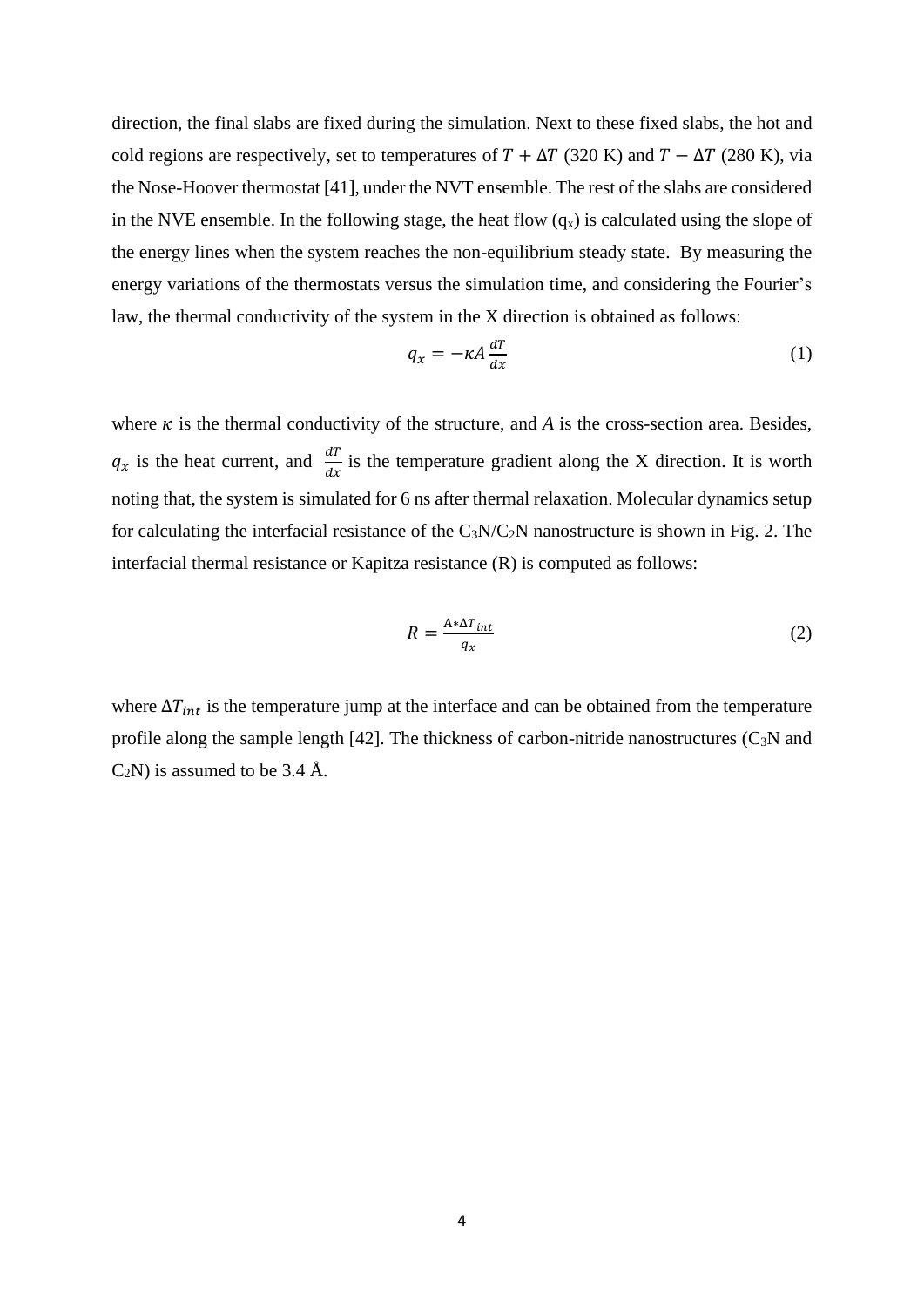

Fig. 2. Molecular dynamics setup for evaluating the interfacial resistance of the  $C_3N/C_2N$  system. Carbon and nitrogen atoms are rendered in pink and cyan, respectively.

### **3. Results and discussion**

#### **3.1. Length dependence of the thermal conductivity**

The thermal conductivity of a system with a finite length of  $L_x$  can be related to its bulk value as shown in the following equation [43]:

$$
\frac{1}{\kappa(L_x)} = \frac{1}{\kappa_\infty} \left( 1 + \frac{\Lambda_{ph}}{L_x} \right) \tag{3}
$$

where  $\kappa_{\infty}$  indicates the bulk thermal conductivity, and  $\Lambda_{ph}$  is the effective phonon mean free path (MFP). Using the data obtained from the simulation, we can calculate the infinite thermal conductivity and effective phonon mean free path for each period of the superlattice. This thermal conductivity is the same as the effective thermal conductivity for each period of the superlattice. Molecular dynamics results show that the thermal conductivity increases as the total length for each superlattice period increases. Figure 3 shows the length dependency of the thermal conductivity of the superlattice for four period lengths from 1.7 nm to 8.7 nm. As shown in figure 3, three types of regimes can be considered for the  $C_3N/C_2N$ , as also proposed by Perierra et al. [27] for graphene/h-BN superlattices. First, the ballistic regime, which is valid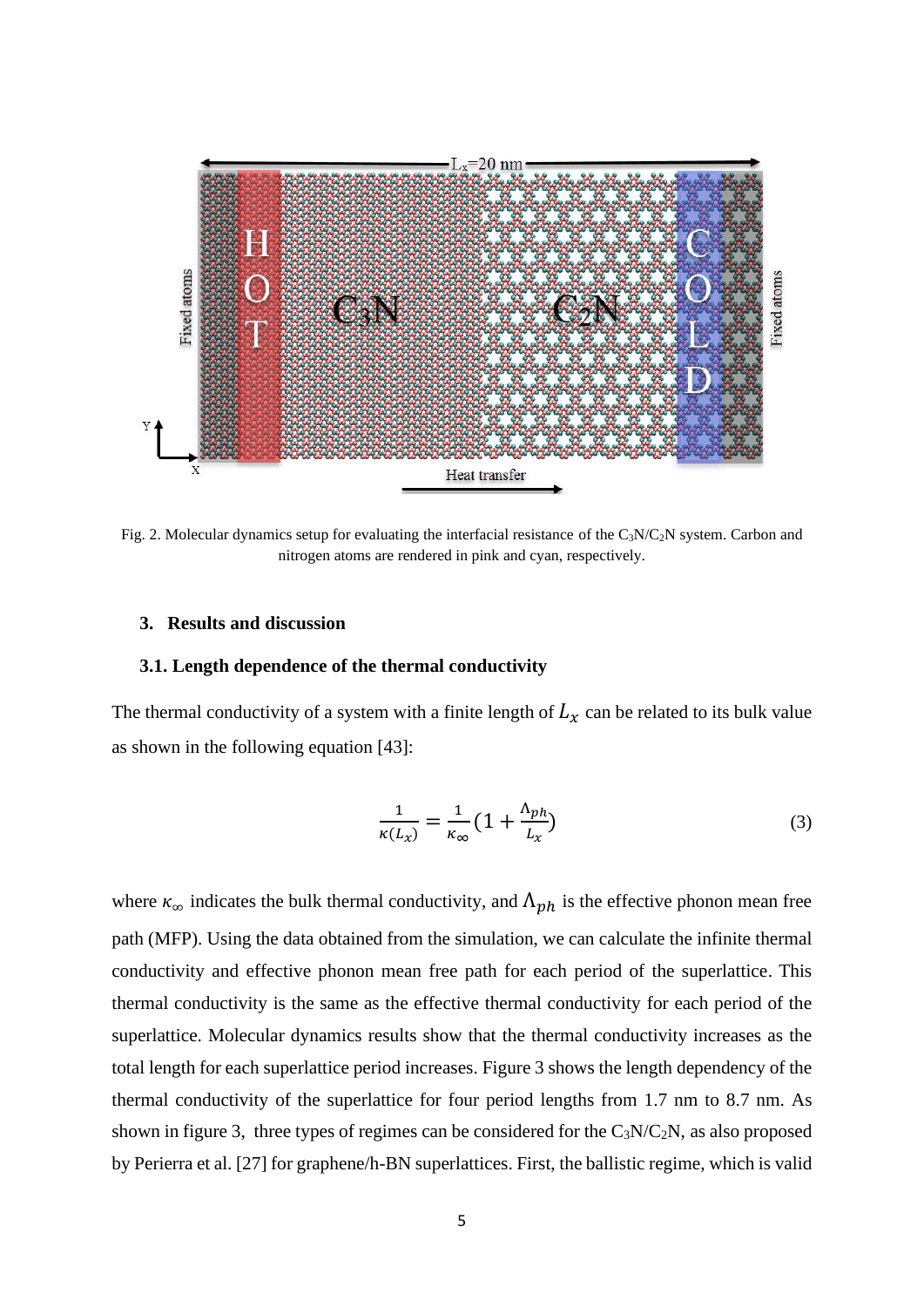for small superlattice lengths  $( $40 \text{ nm}$ ). In this regime, the system length is shorter than the$ phonon mean free path of the system. Second, at lengths longer than 80 nm, the dependence of the thermal conductivity on the length is weak, and a diffusive regime is observed. Finally, there is a regime between these two ballistic and diffusive regimes, called the transmission regime for medium lengths. In this regime, the thermal conductivity is slightly dependent on the length of the system, which is comparable to the phonon mean free paths. In figure 3, the uncertainties were calculated through five simulations with different initial conditions.



Fig.3. Length dependency of the thermal conductivity for various period lengths. The dashed lines indicate the ballistic transport regime, the transmission regime (T), and the diffusive regime. The error bars for all system sizes are calculated based on five different simulation runs.

#### **3.2. Effect of superlattice period**

Figure 4 shows the bulk thermal conductivity  $\kappa_{\infty}$ , and effective phonon mean free path of the  $C_3N/C_2N$  superlattice versus the superlattice period,  $d$ , at a temperature of 300 K.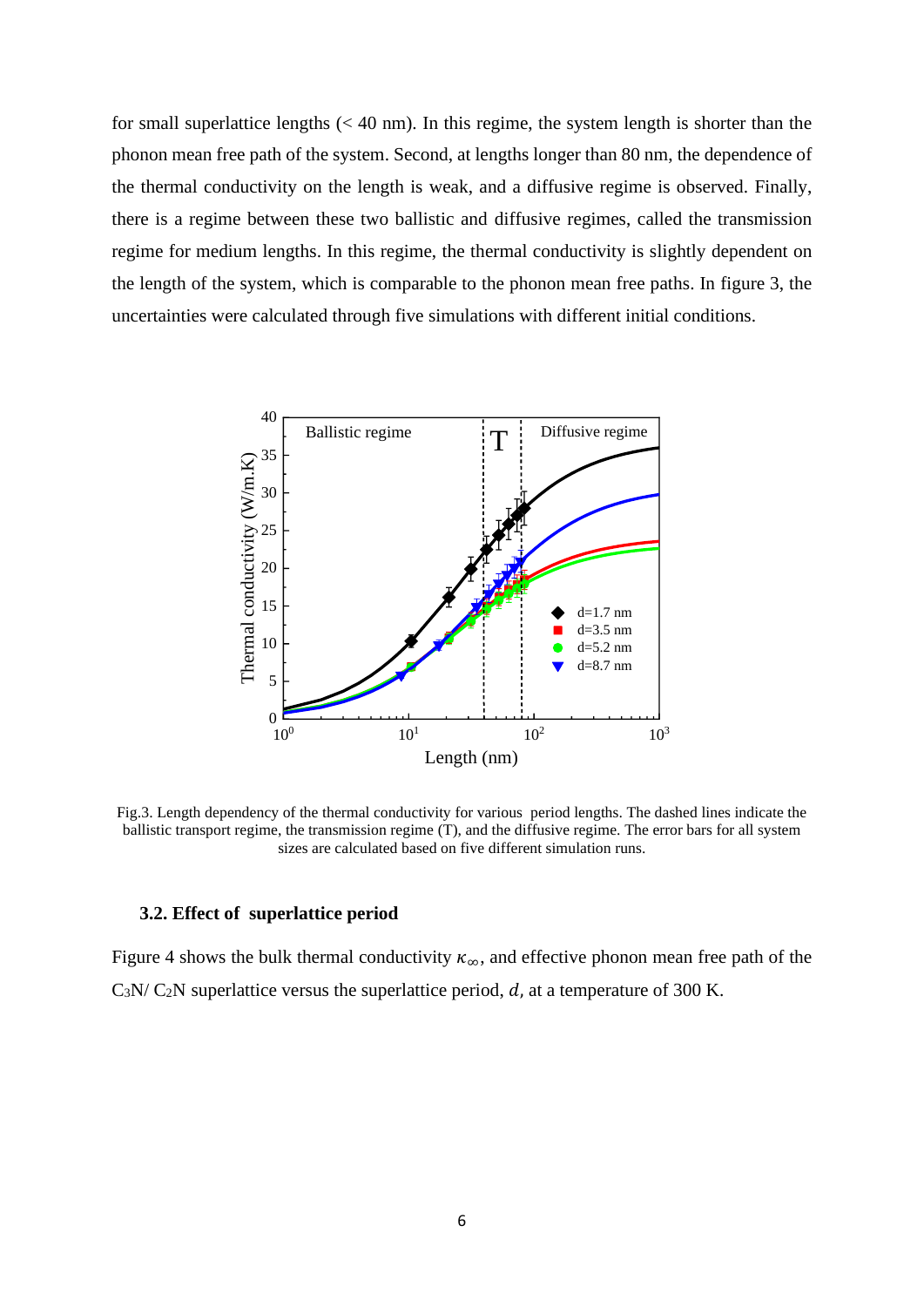

Fig. 4. Dependency of (a) the bulk thermal conductivity, and (b) the effective phonon MFP versus the superlattice period. The error bars for all system sizes are calculated based on five different simulation runs.

By analyzing the results, we observe that the overall thermal conductivity of the superlattice decreases, compared to the thermal conductivity of the  $C_3N$  and  $C_2N$ . The thermal conductivity of the superlattice is reduced up to  $\approx$  97%, compared with the thermal conductivity of the C<sub>3</sub>N. Also, it is reduced up to  $\approx 60\%$ , compared with the thermal conductivity of the C<sub>2</sub>N [44]. As it is shown in figure 4 (a), there is a nonlinear dependence of  $\kappa_{\infty}$  on the *d*. Initially, with increasing the d, the thermal conductivity increases, then at  $d = 5.2$  nm, it reaches its minimum value, about  $\kappa_{\infty} = 23.2 \text{ W/m.K}$ , and then increases again. The obtained results are in agreement with the previous studies by Perriera et. al. [27]. Moreover, in previous researches, a minimum for the thermal conductivity versus the period length/thickness has been observed for different types of superlattices [32, 35, 45-47]. However, the value of minimum thermal conductivity could be numerically different, due to the difference in the length and width of the supercell. To investigate the thermal rectification of the C<sub>3</sub>N/C<sub>2</sub>N system with L<sub>x</sub>=20 nm at T = 300 K, and heat baths temperature difference of 40 K, we impose hot and cold (cold and hot) heat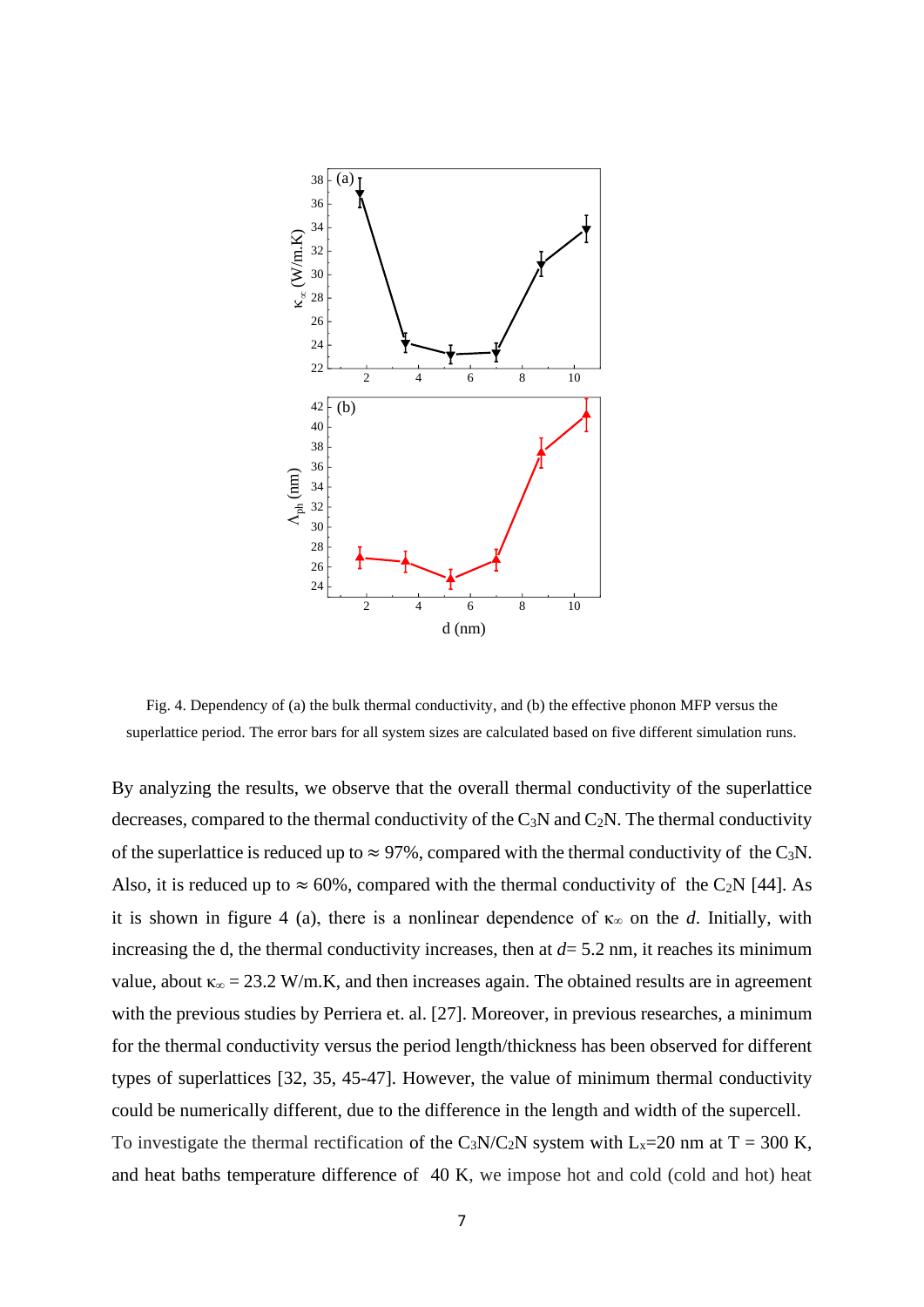baths to the left and right (right and left). Figure 5 shows the temperature distribution for the 2D  $C_3N/C_2N$  system. The temperature distribution of the structure is linear in slabs further away from the thermal baths, while, it is nonlinear in the region adjacent to the thermal baths, which is due to the strong scattering of phonons. Also, temperature drops at the interface are observed in the temperature profiles of the structure. The magnitude of these temperature drops are about 10.9 K in  $(+)$  direction and about 7.6 K in  $(-)$  direction. The temperature drops are due to the scattering of vibrational carriers at the interface of the two structures. The values of R<sup>+</sup> and R<sup>-</sup> for the C<sub>3</sub>N/C<sub>2</sub>N interface are about 2.89×10<sup>-9</sup> m<sup>2</sup>K/W and about 2.10×10<sup>-9</sup> m<sup>2</sup>K/W, respectively.



Fig. 5. The steady-state of 1D temperature profiles for heat flux in (a)  $(+)$  direction and (b)  $(-)$  direction with  $L_x=20$  nm at T = 300 K, and the heat baths temperature difference of 40 K.

The corresponding values  $R^+$  and  $R^-$  indicate that the interfacial thermal resistance also depends on the heat flux direction. We define thermal rectification as:

$$
TR = \frac{R^+ - R^-}{R^-} \times 100\% = 37.6\% \tag{4}
$$

To better understand the differences in the interfacial thermal resistance value for the  $C_3N/C_2N$ interface, the phonon power spectral density of the structure is illustrated in Fig. 6.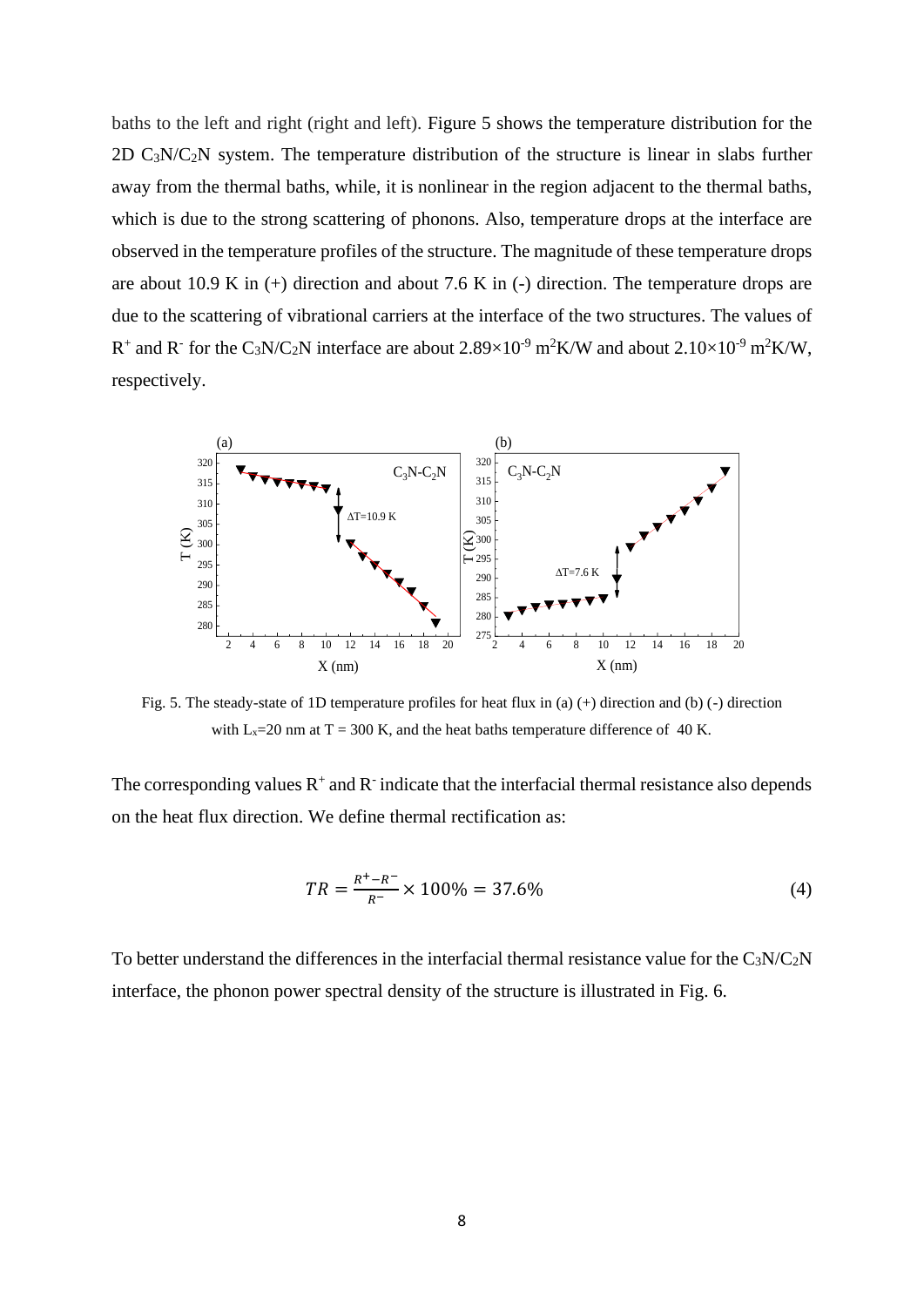

Fig. 6. Phonon power spectral density of states on two sides of the C<sub>3</sub>N/C<sub>2</sub>N interface at T = 300 K.

The phonon density of the states is obtained by computing the Fourier transform of the autocorrelation function of the velocity of atoms corresponding to the  $C_3N/C_2N$  interface, as follows [48, 49]:

$$
P(\omega) = \sum_{j} \frac{m_j}{k_B T} \int_0^{\infty} e^{-i\omega t} < \mathbf{v}_j(t). \mathbf{v}_j(0) > dt,\tag{5}
$$

where  $m_j$ ,  $v_j$ , and  $\omega$  are the mass, the velocity of atom j, and the angular frequency, respectively. As shown in figure 6, there is a strong mismatch between the left and right spectra. This asymmetry of the phonon spectrum justifies the scattering of phonons at the interface, resulting in a thermal resistance at the interface.

As the mean temperature of the system increases, two things happen. First, energetic phonons are created in the system since the mobility of the phonons is high. So, the system has higher frequency phonons. If there are many high-energy phonons in a system, more energy is transferred from the hot zone to the cold one. This factor causes more energy transfer and, ultimately, increases the thermal conductivity (see Fig.7). It is concluded that growing the temperature increases the overall thermal conductivity of the system. Also, with increasing temperature, the kapitza resistance decreases, and the thermal conductivity increases. Second, growing the temperature increases the phonon-phonon interaction, and the scattering between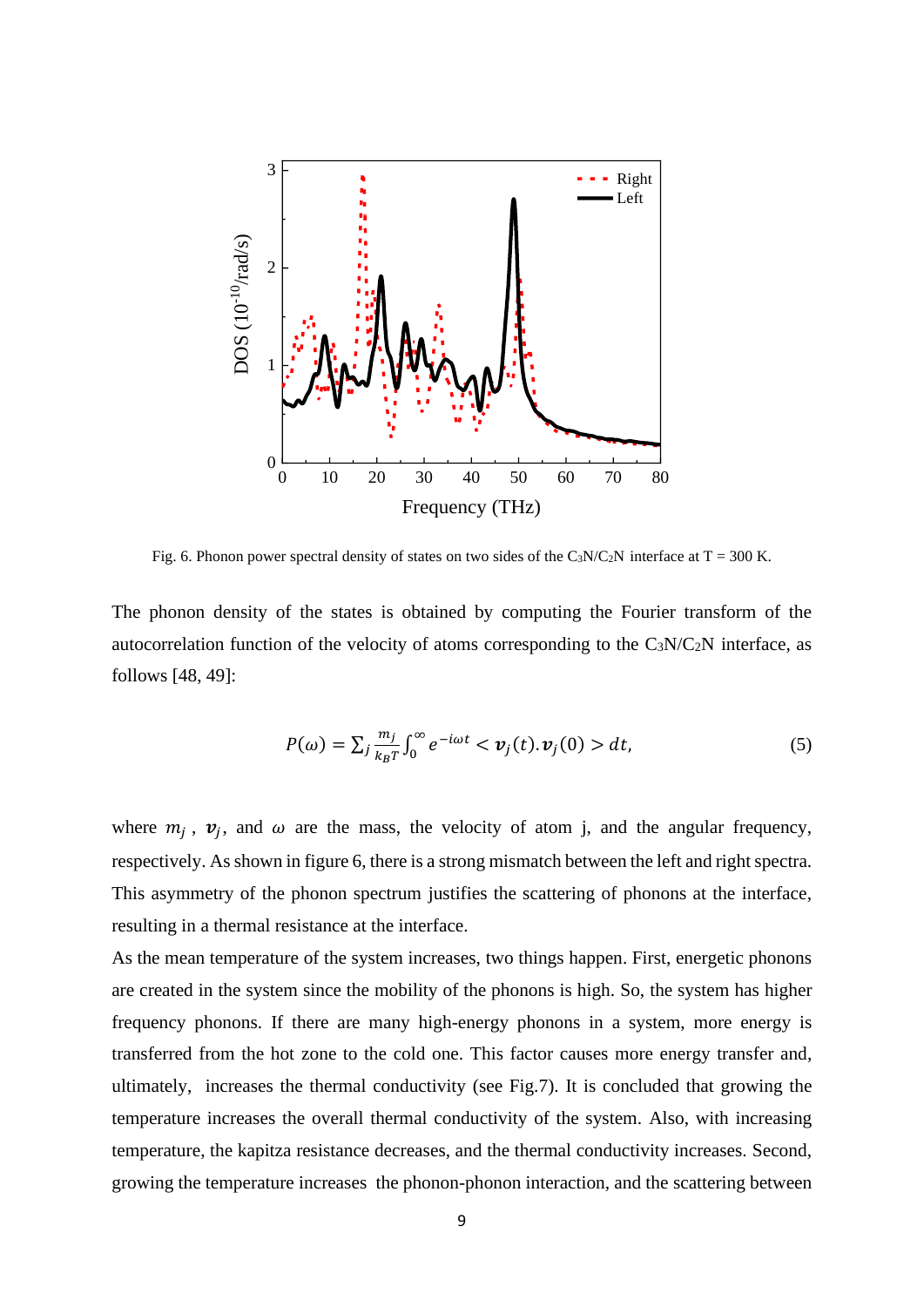them, which leads to a decrease in the thermal conductivity [50]. If one of these two factors overcomes the other, it dominates the thermal behavior of the system. Figure 7 shows the thermal conductivity of two superlattices with different lengths versus the temperature. It is found that in both cases the thermal conductivity decreases by increasing the temperature, and then increases at higher temperatures, due to the dominance of the high-energy phonons mechanism. It is also revealed that the superlattice with  $L<sub>x</sub> = 83.9$  nm has higher thermal conductivity values at all temperatures than a superlattice with  $L_x = 52.4$  nm. In both cases, the period length is 5.2 nm.



Fig.7. Thermal conductivity in terms of temperature for two superlattice lengths of  $L_x = 52.4$  nm and  $L_x =$ 83.9 nm. The error bars are calculated based on five different simulation runs.

Figure 8 shows the thermal conductivity in terms of the temperature difference between the thermal baths at the mean temperature of 300 K. Since, there are different energetic phonons in various temperature differences between the thermal baths, and, consequently, different phonon-phonon scatterings, so these factors affect the heat transfer and the thermal conductivity of the system, as shown in figure 8.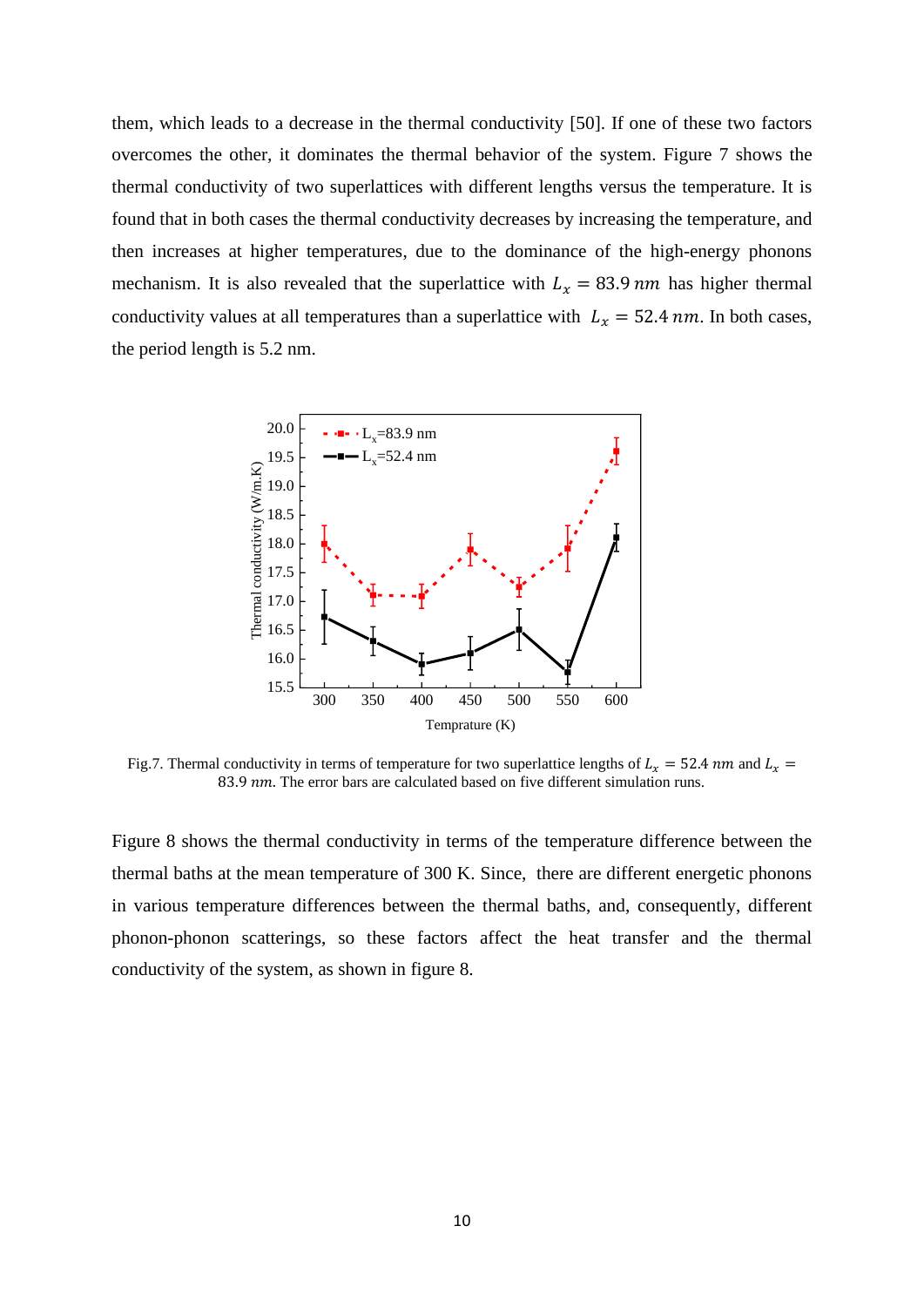

Fig. 8. Thermal conductivity in terms of the temperature difference,  $\delta$ , between thermal baths for two superlattice lengths of  $L<sub>x</sub> = 52.4$  nm and  $L<sub>x</sub> = 83.9$  nm at the mean temperature of 300 K. The error bars are calculated based on five different simulation runs.

#### 4. **Conclusions**

In this study, we investigated the dependence of the thermal conductivity on the total length, temperature and temperature difference between thermal baths for the  $C_3N/C_2N$  superlattice. Extensive non-equilibrium molecular dynamics simulations were conducted to explore the thermal conductivity of the superlattice utilizing the Tersoff potential function**.** Our results indicate that the minimum thermal conductivity and effective phonon mean free path at room temperature were estimated to be almost 23.2 W/m.K and 24.7 nm, respectively, by utilizing the Tersoff interatomic potential. This minimum occurs, because although with decreasing the period length, the thermal conductivity decreases, because of the increase in the number of interfaces, but in the short period length, due to the interference of heat waves, the interface loses its effect, and the thermal conductivity increases. Moreover, it was found that the thermal conductivity of the 2D C3N/C2N superlattices at infinite length is reduced up to 97%, compared with the thermal conductivity of the  $C_3N$ , and also, it is reduced up to 60%, compared with the thermal conductivity of the C<sub>2</sub>N. The values of Kapitza resistance at the C<sub>3</sub>N/C<sub>2</sub>N interface was also computed to be about  $2.89\times10^{-9}$  m<sup>2</sup> K/W. The results of this study can be useful in the application of carbon-nitride superlattices in the thermal design of nanoelectronic components.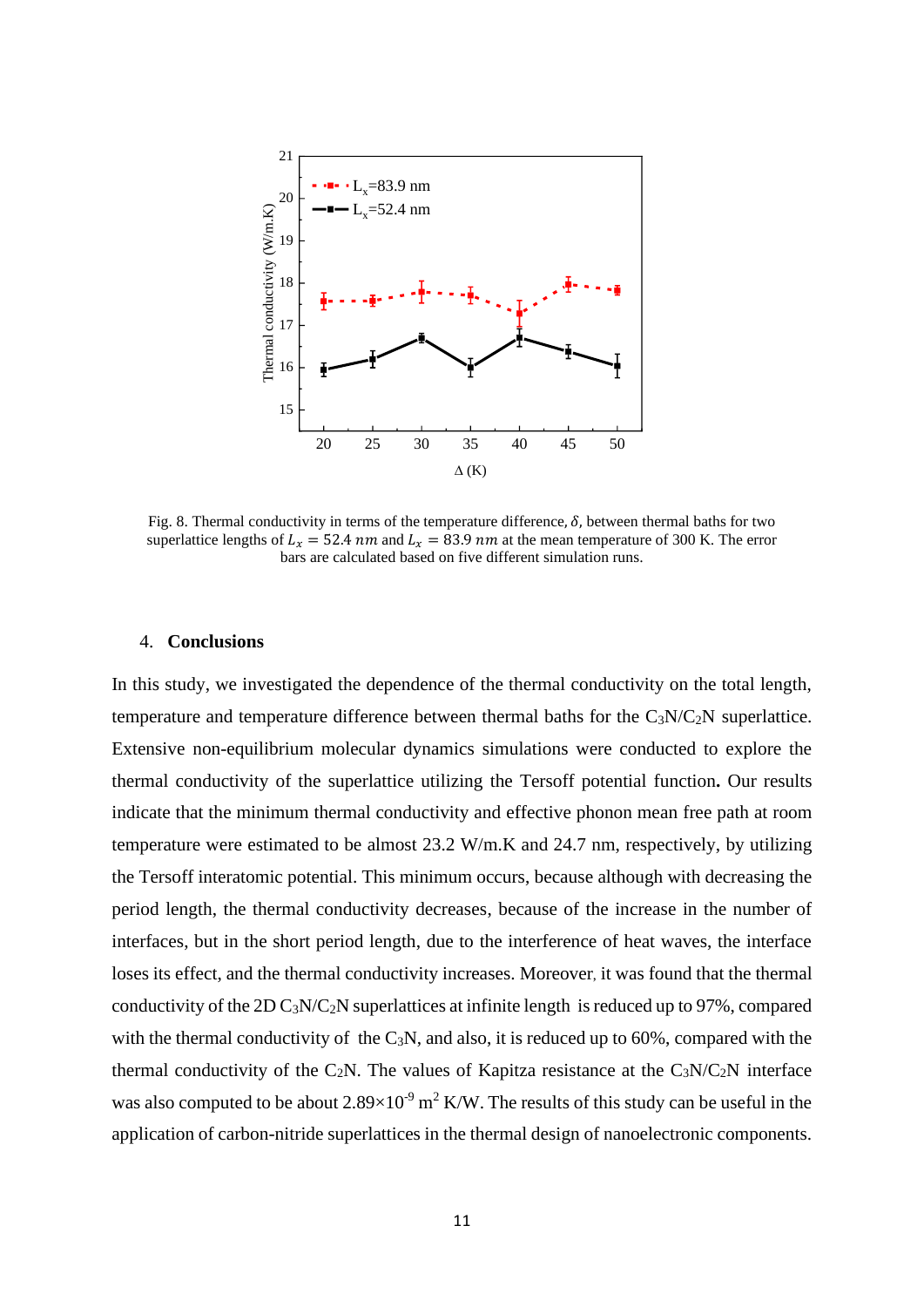# **Declaration of Competing Interest**

The authors declared that there is no conflict of interest.

Farhad Khoeini (khoeini@znu.ac.ir)

## **References**

[1] K.S. Novoselov, A.K. Geim, S.V. Morozov, D. Jiang, Y. Zhang, S.V. Dubonos, I.V. Grigorieva, A.A. Firsov, Electric field effect in atomically thin carbon films, science 306(5696) (2004) 666-669. [2] X. Gu, Y. Wei, X. Yin, B. Li, R. Yang, Colloquium: Phononic thermal properties of two-dimensional materials, Reviews of Modern Physics 90(4) (2018) 041002.

[3] S. Hu, Z. Zhang, P. Jiang, J. Chen, S. Volz, M. Nomura, B. Li, Randomness-induced phonon localization in graphene heat conduction, The journal of physical chemistry letters 9(14) (2018) 3959-3968.

[4] X. Xu, J. Chen, B. Li, Phonon thermal conduction in novel 2D materials, Journal of Physics: Condensed Matter 28(48) (2016) 483001.

[5] L. Yang, J. Chen, N. Yang, B. Li, Significant reduction of graphene thermal conductivity by phononic crystal structure, International Journal of Heat and Mass Transfer 91 (2015) 428-432. [6] G.R. Bhimanapati, Z. Lin, V. Meunier, Y. Jung, J. Cha, S. Das, D. Xiao, Y. Son, M.S. Strano, V.R. Cooper, Recent advances in two-dimensional materials beyond graphene, ACS nano 9(12) (2015) 11509-11539.

[7] J.Y. Huang, F. Ding, B.I. Yakobson, P. Lu, L. Qi, J. Li, In situ observation of graphene sublimation and multi-layer edge reconstructions, Proceedings of the National Academy of Sciences 106(25) (2009) 10103-10108.

[8] J. Mahmood, E.K. Lee, M. Jung, D. Shin, I.-Y. Jeon, S.-M. Jung, H.-J. Choi, J.-M. Seo, S.-Y. Bae, S.-D. Sohn, Nitrogenated holey two-dimensional structures, Nature communications 6(1) (2015) 1-7. [9] A.E. Senturk, A.S. Oktem, A.E.S. Konukman, Thermal conductivity and mechanical properties of graphene-like BC2, BC3 and B4C3, Molecular Simulation 46(12) (2020) 879-888.

[10] J. Mahmood, E.K. Lee, M. Jung, D. Shin, H.-J. Choi, J.-M. Seo, S.-M. Jung, D. Kim, F. Li, M.S. Lah, Two-dimensional polyaniline (C3N) from carbonized organic single crystals in solid state, Proceedings of the National Academy of Sciences 113(27) (2016) 7414-7419.

[11] B. Mortazavi, O. Rahaman, T. Rabczuk, L.F.C. Pereira, Thermal conductivity and mechanical properties of nitrogenated holey graphene, Carbon 106 (2016) 1-8.

[12] L. Razzaghi, M. Khalkhali, A. Rajabpour, F. Khoeini, Effect of graphene and carbon-nitride nanofillers on the thermal transport properties of polymer nanocomposites: A combined molecular dynamics and finite element study, Physical Review E 103(1) (2021) 013310.

[13] X. Li, K. Maute, M.L. Dunn, R. Yang, Strain effects on the thermal conductivity of nanostructures, Physical Review B 81(24) (2010) 245318.

[14] B. Poudel, Q. Hao, Y. Ma, Y. Lan, A. Minnich, B. Yu, X. Yan, D. Wang, A. Muto, D. Vashaee, Highthermoelectric performance of nanostructured bismuth antimony telluride bulk alloys, Science 320(5876) (2008) 634-638.

[15] E.S. Toberer, L.L. Baranowski, C. Dames, Advances in thermal conductivity, Annual Review of Materials Research 42 (2012) 179-209.

[16] R. Tsu, L. Esaki, Tunneling in a finite superlattice, Applied Physics Letters 22(11) (1973) 562-564. [17] F. Khoeini, A. Shokri, F. Khoeini, Electronic transport through superlattice-graphene nanoribbons, The European Physical Journal B 75(4) (2010) 505-509.

[18] B. Latour, S. Volz, Y. Chalopin, Microscopic description of thermal-phonon coherence: From coherent transport to diffuse interface scattering in superlattices, Physical Review B 90(1) (2014) 014307.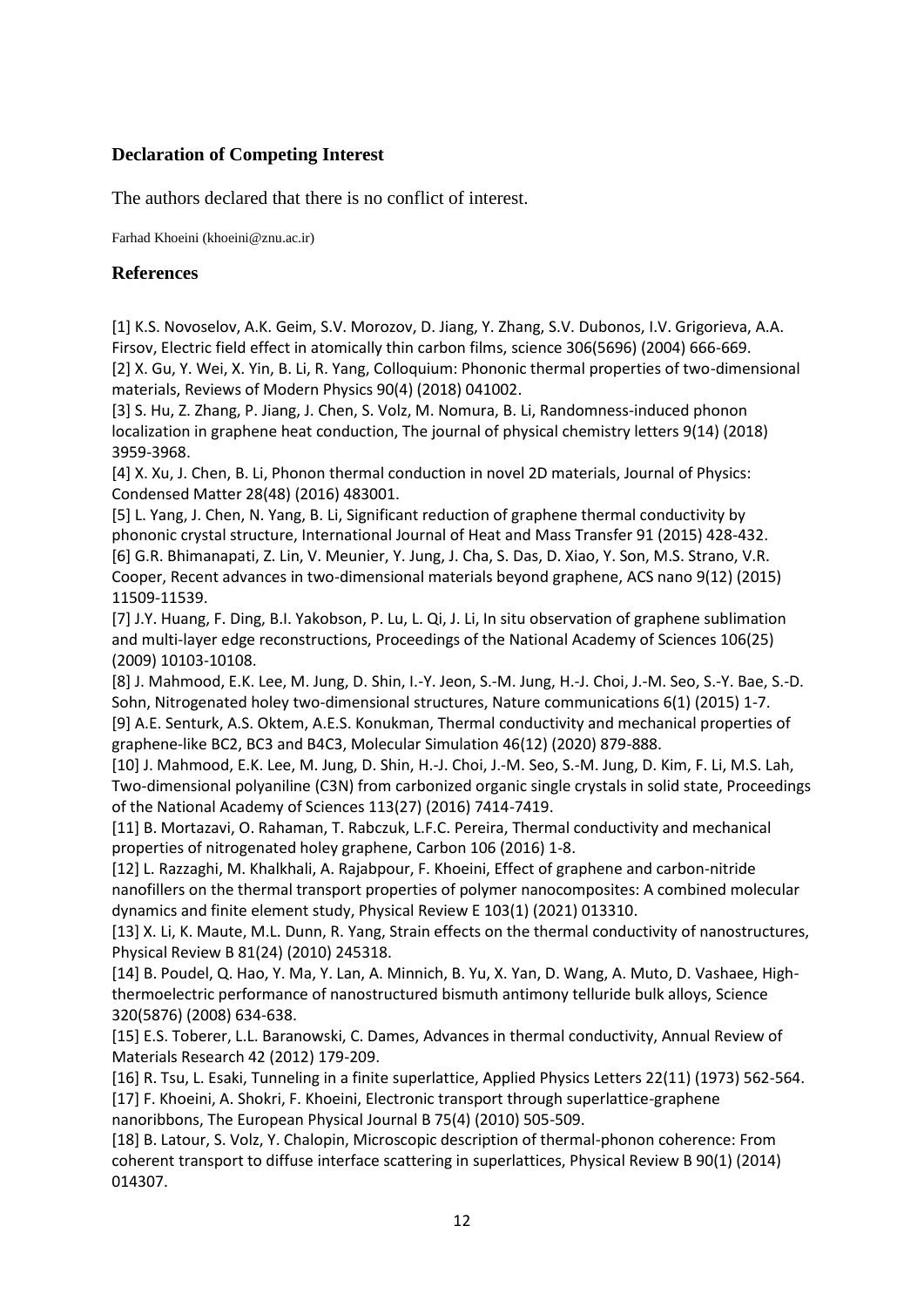[19] F. Khoeini, Effect of uniaxial strain on electrical conductance and band gap of superlatticegraphene nanoribbons, Superlattices and Microstructures 81 (2015) 202-214.

[20] F. Khoeini, A. Shokri, H. Farman, Electronic transport through superlattice-like disordered carbon nanotubes, Solid State Communications 149(21-22) (2009) 874-879.

[21] X. Fan, G. Zeng, C. LaBounty, J.E. Bowers, E. Croke, C.C. Ahn, S. Huxtable, A. Majumdar, A. Shakouri, SiGeC/Si superlattice microcoolers, Applied Physics Letters 78(11) (2001) 1580-1582.

[22] M. Kitchin, M. Shaw, E. Corbin, J. Hagon, M. Jaros, Optical properties of imperfect strained-layer InAs/Ga 1− x In x Sb/AlSb superlattices with infrared applications, Physical Review B 61(12) (2000) 8375.

[23] M. Luckyanova, J. Mendoza, H. Lu, B. Song, S. Huang, J. Zhou, M. Li, Y. Dong, H. Zhou, J. Garlow, Phonon localization in heat conduction, Science advances 4(12) (2018) eaat9460.

[24] M.N. Luckyanova, J. Garg, K. Esfarjani, A. Jandl, M.T. Bulsara, A.J. Schmidt, A.J. Minnich, S. Chen, M.S. Dresselhaus, Z. Ren, Coherent phonon heat conduction in superlattices, Science 338(6109) (2012) 936-939.

[25] J. Ravichandran, A.K. Yadav, R. Cheaito, P.B. Rossen, A. Soukiassian, S. Suresha, J.C. Duda, B.M. Foley, C.-H. Lee, Y. Zhu, Crossover from incoherent to coherent phonon scattering in epitaxial oxide superlattices, Nature materials 13(2) (2014) 168-172.

[26] B. Saha, Y.R. Koh, J.P. Feser, S. Sadasivam, T.S. Fisher, A. Shakouri, T.D. Sands, Phonon wave effects in the thermal transport of epitaxial TiN/(Al, Sc) N metal/semiconductor superlattices, Journal of Applied Physics 121(1) (2017) 015109.

[27] I.M. Felix, L.F.C. Pereira, Thermal conductivity of graphene-hBN superlattice ribbons, Scientific reports 8(1) (2018) 1-10.

[28] J. Chen, G. Zhang, B. Li, Impacts of atomistic coating on thermal conductivity of germanium nanowires, Nano letters 12(6) (2012) 2826-2832.

[29] X. Wang, M. Wang, Y. Hong, Z. Wang, J. Zhang, Coherent and incoherent phonon transport in a graphene and nitrogenated holey graphene superlattice, Physical Chemistry Chemical Physics 19(35) (2017) 24240-24248.

[30] J. Chen, G. Zhang, B. Li, Tunable thermal conductivity of Si 1− x Ge x nanowires, Applied Physics Letters 95(7) (2009) 073117.

[31] N. Yang, G. Zhang, B. Li, Ultralow thermal conductivity of isotope-doped silicon nanowires, Nano letters 8(1) (2008) 276-280.

[32] C. da Silva, F. Saiz, D.A. Romero, C.H. Amon, Coherent phonon transport in short-period twodimensional superlattices of graphene and boron nitride, Physical Review B 93(12) (2016) 125427. [33] K. Termentzidis, Thermal conductivity anisotropy in nanostructures and nanostructured materials, Journal of Physics D: Applied Physics 51(9) (2018) 094003.

[34] S. Xiong, B. Latour, Y. Ni, S. Volz, Y. Chalopin, Efficient phonon blocking in SiC antiphase superlattice nanowires, Physical Review B 91(22) (2015) 224307.

[35] L. Zhu, B. Li, Low thermal conductivity in ultrathin carbon nanotube (2, 1), Scientific reports 4 (2014) 4917.

[36] K. Termentzidis, S. Merabia, P. Chantrenne, P. Keblinski, Cross-plane thermal conductivity of superlattices with rough interfaces using equilibrium and non-equilibrium molecular dynamics, International Journal of Heat and Mass Transfer 54(9-10) (2011) 2014-2020.

[37] S. Plimpton, Fast parallel algorithms for short-range molecular dynamics, Journal of computational physics 117(1) (1995) 1-19.

[38] A. Kınacı, J.B. Haskins, C. Sevik, T. Çağın, Thermal conductivity of BN-C nanostructures, Physical Review B 86(11) (2012) 115410.

[39] L. Lindsay, D. Broido, Optimized Tersoff and Brenner empirical potential parameters for lattice dynamics and phonon thermal transport in carbon nanotubes and graphene, Physical Review B 81(20) (2010) 205441.